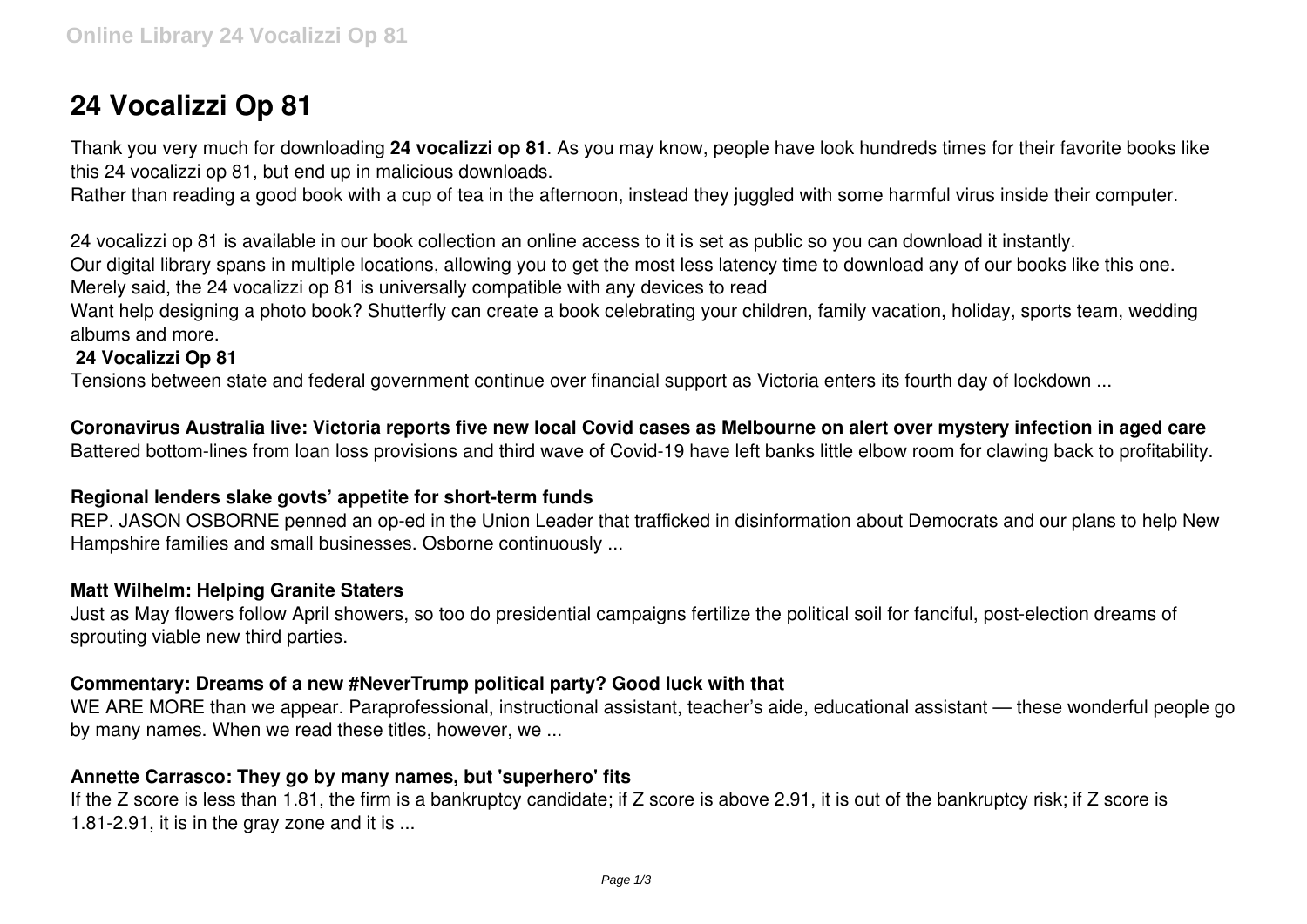# **Your Money: Use Altman Z score to sniff out bankruptcy potential**

He was 81. A multimillionaire who lived in Jackson Hole, Wyoming, Friess was a GOP kingmaker who donated lavishly to candidates and charitable causes over four decades. Friess directly gave almost ...

# **GOP Donor, Investor, Philanthropist Foster Friess Dies at 81**

He was 81. Since Shakespeare was vaccinated Dec 8 at University Hospital, Coventry, in central England, 57 percent of Britain's population has received at least one dose of a coronavirus vaccine ...

# **William Shakespeare, first man in Britain to receive COVID vaccine, dies at 81**

A report in The Hill, for example, put that number at 81%. So think about how much closer we could get to herd immunity if Trump could be persuaded to urge his followers to vaccinate. This should ...

# **OP-ED: Calling Donald Trump: The vaccine effort needs you**

The country reported a 4.81% positivity rate on Sunday with 2,697 ... At least 56 more succumbed to the virus over the past 24 hours, taking the total death toll to 20,736.

# **Covid positivity ratio drops below 5% in Pakistan**

GB News has begun sharing glossy photos of its presenters, including its breakfast show line-up, ahead of its expected launch within weeks. The Sunday Telegraph quoted industry sources saying the ...

# **GB News set to launch on 31 May, according to report**

In a statement on Sunday, the state-run lender said it provided loans to a total of 434 borrowers comprised of 292 micro, small and medium enterprises (MSMEs), 81 cooperatives, 56 large corporations, ...

# **LandBank extends P20-B loans in April**

Workplace flexibility is now a key motivating factor within industry Dubai: Professionals in the financial services industry want to have it both ways – in fact, 81 per cent in a new poll want ...

# **Investment industry professionals want hybrid working ways to continue: CFA Institute poll**

Wheat production grew to 27.3 million tonnes, maize, 8.5 million tonnes, rice 8.4 million tonnes and sugarcane 81.0 million tonnes ... The remittances rose to \$24.2 billion against \$18.8 ...

# **Focus on targeted sectors led to higher economic growth: Economic Outlook**

196 South St.; The Berkshire Food Co-op, 34 Bridge St., Great Barrington; Concepts of Art, 65 Church St., Lenox; and Williams College